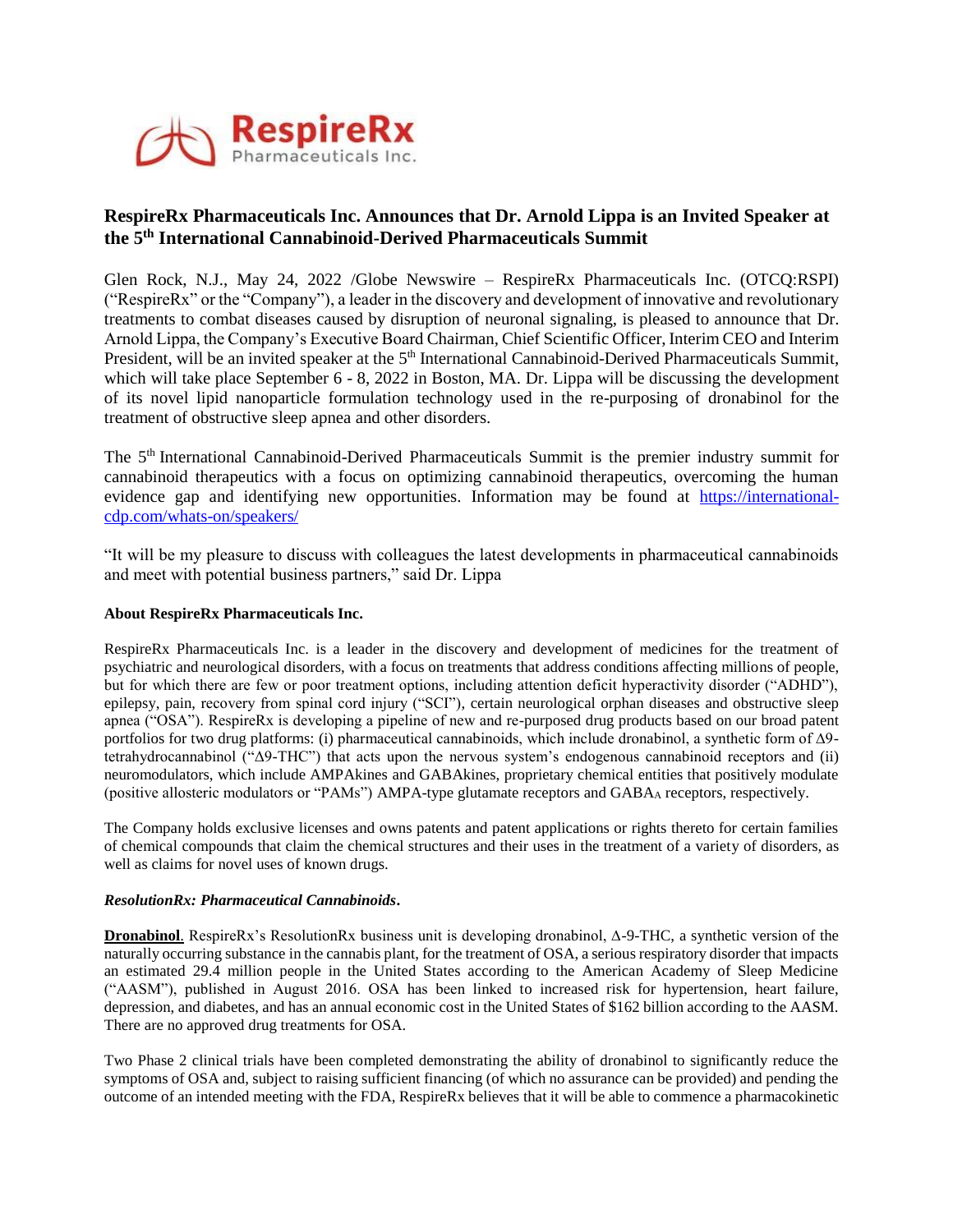study for a recently discovered and to-be-developed formulation followed by a Phase 3 clinical study for the treatment of OSA with the new formulation. Because dronabinol is already FDA approved for the treatment of AIDS related anorexia and chemotherapy induced nausea and vomiting, the Company further believes that its re-purposing strategy would only require approval by the FDA of a 505(b)(2) new drug application ("NDA"), an efficient regulatory pathway that allows the use of publicly available data.

## *EndeavourRx: Neuromodulators*

**GABAkines.** Under a License Agreement with the University of Wisconsin-Milwaukee Research Foundation, Inc.  $\overline{(\text{``UWMRF''})}$  and on behalf of its EndeavourRx business unit, RespireRx has licensed rights to certain selectively acting GABAkines because of their ability to selectively amplify inhibitory neurotransmission at a highly specific, subset of GABA<sup>A</sup> receptors, thus producing a unique efficacy profile with reduced side effects. Preclinical studies have documented their efficacy in a broad array of animal models of interrelated neurological and psychiatric disorders including epilepsy, pain, anxiety, and depression in the absence of or with greatly reduced propensity to produce sedation, motor-impairment, tolerance, dependence and abuse. The Company currently is focusing on developing KRM-II-81 for the treatment of epilepsy and pain.

KRM-II-81 has displayed a high degree of anti-convulsant activity in a broad range of preclinical studies, including in treatment resistant and pharmaco-resistant models. Not only was KRM-II-81 highly effective in these models, but pharmaco-resistance or tolerance did not develop to its anti-convulsant properties. These latter results are particularly important because pharmaco-resistance occurs when medications that once controlled seizures lose efficacy as a result of chronic use and it is a principal reason some epileptic patients require brain surgery to control their seizures. In support of its potential clinical efficacy, translational studies have demonstrated the ability of KRM-II-81 to dramatically reduce epileptiform electrical activity when administered in situ to brain slices excised from treatment resistant epileptic patients undergoing surgery.

In addition, KRM-II-81 has displayed a high degree of analgesic activity in a broad range of preclinical studies. In intact animal models of pain, the analgesic efficacy of KRM-II-81 was comparable to or greater than commonly used analgesics. At the same time, KRM-II-81 did not display side effects such as sedation and motor impairment, but even more importantly, it did not produce tolerance, dependence, respiratory depression or behavioral changes indicative of abuse liability, which are produced by opioid narcotics and are at the heart of the opioid epidemic.

**AMPAkines.** Through an extensive translational research effort from the cellular level through Phase 2 clinical trials, the Company has developed a family of novel, low impact AMPAkines, including CX717, CX1739 and CX1942 that may have clinical application in the treatment of CNS-driven neurobehavioral and cognitive disorders, spinal cord injury, neurological diseases, and certain orphan indications. Our lead clinical compounds, CX717 and CX1739, have successfully completed multiple Phase 1 safety trials. Both compounds have also completed Phase 2 proof of concept trials demonstrating target engagement, by antagonizing the ability of opioids to induce respiratory depression.

AMPAkines have demonstrated positive activity in animal models of ADHD, results that have been extended translationally into statistically significant improvement of symptoms observed in a Phase 2 human clinical trial of CX717 in adult patients with ADHD. Statistically significant therapeutic effects were observed within one week. We believe AMPAkines may represent a novel, non-stimulant treatment for ADHD with a more rapid onset of action than alternative non stimulants, such as Straterra® (atomoxetine), and without the drawbacks of amphetamine-type stimulants.

In a series of important studies funded by grants from the National Institutes of Health and published in a number of peer reviewed articles, Dr. David Fuller (University of Florida), a long-time RespireRx collaborator, has demonstrated the ability of CX1739 and CX717, the Company's lead AMPAkines, to improve motor nerve activity and muscle function in animal models of spinal cord injury (SCI).

Additional information about RespireRx and the matters discussed herein can be obtained on the Company's web-site a[t www.RespireRx.com](http://www.respirerx.com/) or in the Company's filings with the Securities and Exchange Commission at [www.sec.gov.](http://www.sec.gov./)

### *Not a Securities Offering or Solicitation*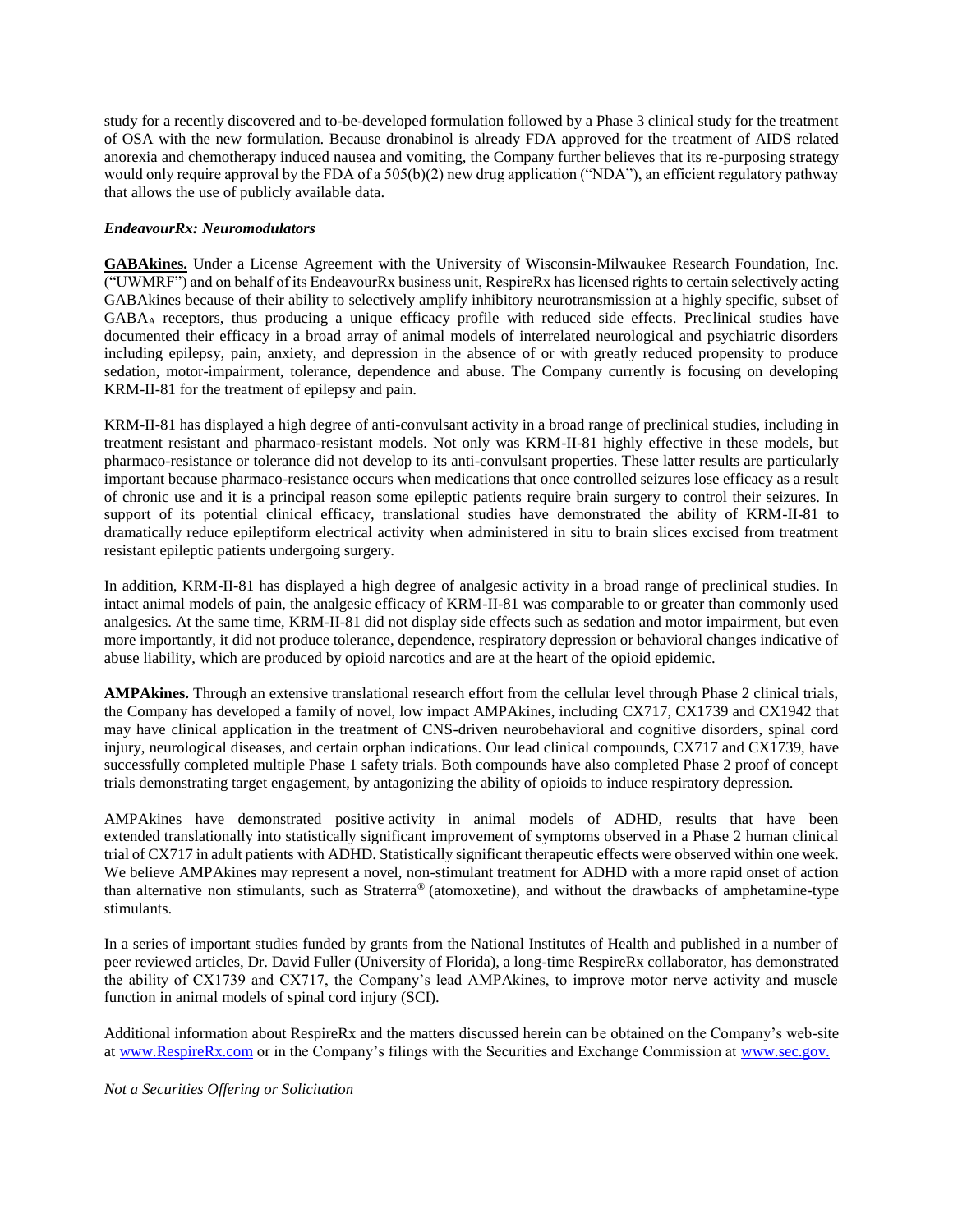*This communication shall not constitute an offer to sell or the solicitation of an offer to buy any securities, nor shall there be any sales of securities in any jurisdiction in which such offer, solicitation or sale of securities would be unlawful before registration or qualification under the laws of such jurisdiction.*

#### *Cautionary Note Regarding Forward-Looking Statements*

*This press release contains certain forward-looking statements within the meaning of Section 27A of the Securities Act of 1933, as amended (the "Securities Act") and Section 21E of the Securities Exchange Act of 1934, as amended (the "Exchange Act"), and the Company intends that such forward-looking statements be subject to the safe harbor created thereby. These might include statements regarding the Company's future plans, targets, estimates, assumptions, financial position, business strategy and other plans and objectives for future operations, and assumptions and predictions about research and development efforts, including, but not limited to, preclinical and clinical research design, execution, timing, costs and results, future product demand, supply, manufacturing, costs, marketing and pricing factors.*

*In some cases, forward-looking statements may be identified by words including "assumes," "could," "ongoing," "potential," "predicts," "projects," "should," "will," "would," "anticipates," "believes," "intends," "estimates," "expects," "plans," "contemplates," "targets," "continues," "budgets," "may," or the negative of these terms or other comparable terminology, although not all forward-looking statements contain these words, and such statements may include, but are not limited to, statements regarding (i) future research plans, expenditures and results, (ii) potential collaborative arrangements, (iii) the potential utility of the Company's product candidates, (iv) reorganization plans, and (v) the need for, and availability of, additional financing. Forward-looking statements are based on information available at the time the statements are made and involve known and unknown risks, uncertainties and other factors that may cause our results, levels of activity, performance or achievements to be materially different from the information expressed or implied by the forward-looking statements in this press release.*

*These factors include but are not limited to, regulatory policies or changes thereto, available cash, research and development results, issuance of patents, competition from other similar businesses, interest of third parties in collaborations with us, and market and general economic factors, and other risk factors disclosed in "Item 1A. Risk Factors" in the Company's Annual Report on Form 10-K for the fiscal year ended December 31, 2021, as filed with the SEC on April 15, 2022 (the "2021 Form 10-K").*

*You should read these risk factors and the other cautionary statements made in the Company's filings as being applicable to all related forward-looking statements wherever they appear in this press release. We cannot assure you that the forward-looking statements in this press release will prove to be accurate and therefore prospective investors, as well as potential collaborators and other potential stakeholders, are encouraged not to place undue reliance on forward-looking statements. You should read this press release completely. Other than as required by law, we undertake no obligation to update or revise these forward-looking statements, even though our situation may change in the future.*

*We caution investors, as well as potential collaborators and other potential stakeholders, not to place undue reliance on any forward-looking statement that speaks only as of the date made and to recognize that forward-looking statements are predictions of future results, which may not occur as anticipated. Actual results could differ materially from those anticipated in the forward-looking statements and from historical results, due to the risks and uncertainties described in the 2021 Form 10-K and in this press release, as well as others that we may consider immaterial or do not anticipate at this time. These forward-looking statements are based on assumptions regarding the Company's business and technology, which involve judgments with respect to, among other things, future scientific, economic, regulatory and competitive conditions, collaborations with third parties, and future business decisions, all of which are difficult or impossible to predict accurately and many of which are beyond the Company's control. Although we believe that the expectations reflected in our forward-looking statements are reasonable, we do not know whether our expectations will prove correct. Our expectations reflected in our forward-looking statements can be affected by inaccurate assumptions that we might make or by known or unknown risks and uncertainties, including those described in the 2021 Form 10-K and in this press release. These risks and uncertainties are not exclusive and further information concerning us and our business, including factors that potentially could materially affect our financial results or condition, may emerge from time to time.*